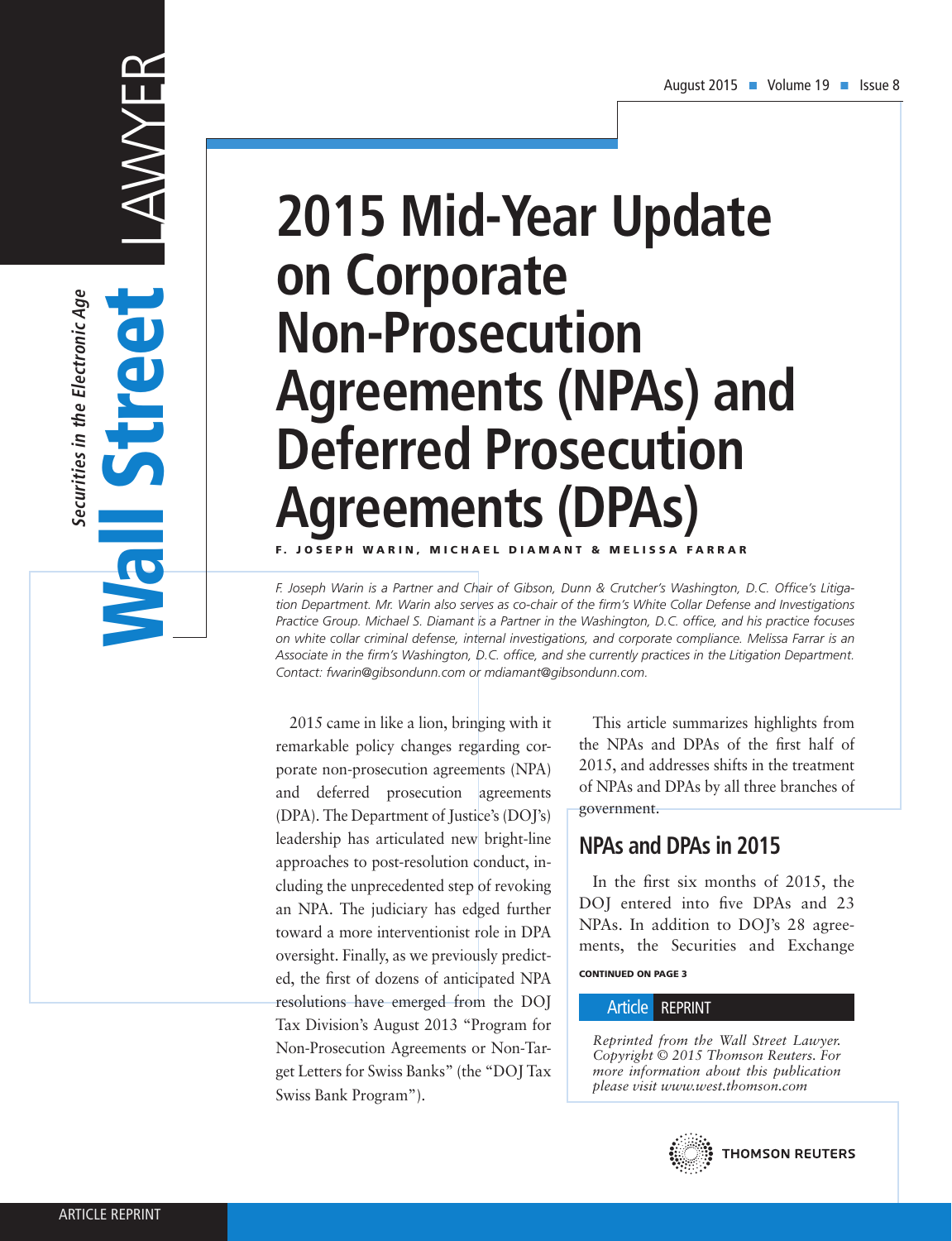*© 2015 Thomson Reuters. This publication was created to provide you with accurate and authoritative information concerning the subject matter covered, however it may not necessarily have been prepared by persons licensed to practice law in a particular jurisdiction. The publisher is not engaged in rendering legal or other professional advice, and this publication is not a substitute for the advice of an attorney. If you require legal or other expert advice, you should seek the services of a competent attorney or other professional.* 

*For authorization to photocopy, please contact the Copyright Clearance Center at 222 Rosewood Drive, Danvers, MA 01923, USA (978) 750-8400; fax (978) 646-8600 or West's Copyright Services at 610 Opperman Drive, Eagan, MN 55123, fax (651)687-7551. Please outline the specific material involved, the number of copies you wish to distribute and the purpose or format of the use.* 

*For subscription information, please contact the publisher at: west.legalworkspublications@thomson.com*

The opinions and viewpoints expressed in the articles and columns of *Wall Street Lawyer* are exclusively those of the individual authors and should not be attributed in any way to the members of the Editorial Advisory Board, individually, or as a whole.

#### **Editorial Board**

**MANAGING EDITOR: GREGG WIRTH**

**CHAIRMAN: JOHN F. OLSON** Gibson, Dunn & Crutcher Washington, DC

**ADVISORY BOARD:**

**BRANDON BECKER** Executive Vice President and Chief Legal Officer at TIAA-CREF New York, NY

**BLAKE A. BELL** Simpson Thacher & Bartlett New York, NY

**STEVEN E. BOCHNER** Wilson Sonsini Goodrich & Rosati Palo Alto, CA

**JORDAN ETH** Morrison & Foerster LLP San Francisco, CA

**EDWARD H. FLEISCHMAN** Former SEC Commissioner New York, NY

**ALEXANDER C. GAVIS** Vice President & Associate General Counsel Fidelity Investments **JAY B. GOULD**

Pillsbury Winthrop Shaw Pittman LLP San Francisco, CA

#### **PROF. JOSEPH A. GRUNDFEST** Professor of Law, Stanford Law School

**MICALYN S. HARRIS**

ADR Services Ridgewood, NJ **PROF. THOMAS LEE HAZEN** University of North Carolina – Chapel Hill

**ALLAN HORWICH** Schiff Hardin LLP Chicago, IL

**TERESA IANNACONI** Partner, Department of Professional Practice KPMG Peat Marwick

**MICHAEL P. JAMROZ** Partner, Financial Services Deloitte & Touche

**STANLEY KELLER** Edwards Wildman Palmer LLP Boston, MA

**CARY I. KLAFTER** Vice President, Legal & Government Affairs, and Corporate Secretary Intel Corporation

**BRUCE W. LEPPLA** Lieff Cabraser Heiman & Berstein LLP San Francisco, CA

**SIMON M. LORNE** Vice Chairman and Chief Legal Officer at Millennium Partners, L.P.

**MICHAEL D. MANN** Richards Kibbe & Orbe Washington, DC

**JOSEPH MCLAUGHLIN** Sidley Austin, LLP New York, NY

**WILLIAM MCLUCAS** WilmerHale LLP Washington, DC

**BROC ROMANEK** General Counsel, Executive Press, and Editor TheCorporateCounsel.net

**JOHN F. SAVARESE** Wachtell, Lipton, Rosen & Katz New York, NY

**JOEL MICHAEL SCHWARZ** Attorney, U.S. Government

**STEVEN W. STONE** Morgan Lewis LLP Washington, DC

**LAURA S. UNGER** Former SEC Commissioner and Acting Chairman

**ERIC S. WAXMAN** Skadden, Arps, Slate, Meagher & Flom LLP Los Angeles, CA

**JOHN C. WILCOX** Chairman, Sodali Ltd.

**JOEL ROTHSTEIN WOLFSON** Bank of America Merrill Lynch

**Wall Street Lawyer**

West LegalEdcenter 610 Opperman Drive Eagan, MN 55123

© 2015 Thomson Reuters

One Year Subscription = 12 Issues = \$867.96 (ISSN#: 1095-2985)

For authorization to photocopy, please contact the Copyright Clearance Center at 222 Rosewood Drive, Danvers, MA 01923, USA (978) 750-8400; fax (978) 646-8600 or West's Copyright Services at 610 Opperman Drive, Eagan, MN 55123, fax (651) 687-7551. Please outline the specific material involved, the number of copies you wish to distribute and the purpose or format of the use.

This publication was created to provide you with accurate and authoritative information concerning the subject matter covered. However, this publication was not necessarily prepared by persons licensed to practice law in a particular jurisdication. The publisher is not engaged in rendering legal or other professional advice, and this publication is not a substitute for the advice of an attorney. If you require legal or other expert advice, you should seek the services of a competent attorney or other professional.

Copyright is not claimed as to any part of the original work prepared by a United States Government officer or employee as part of the person's official duties.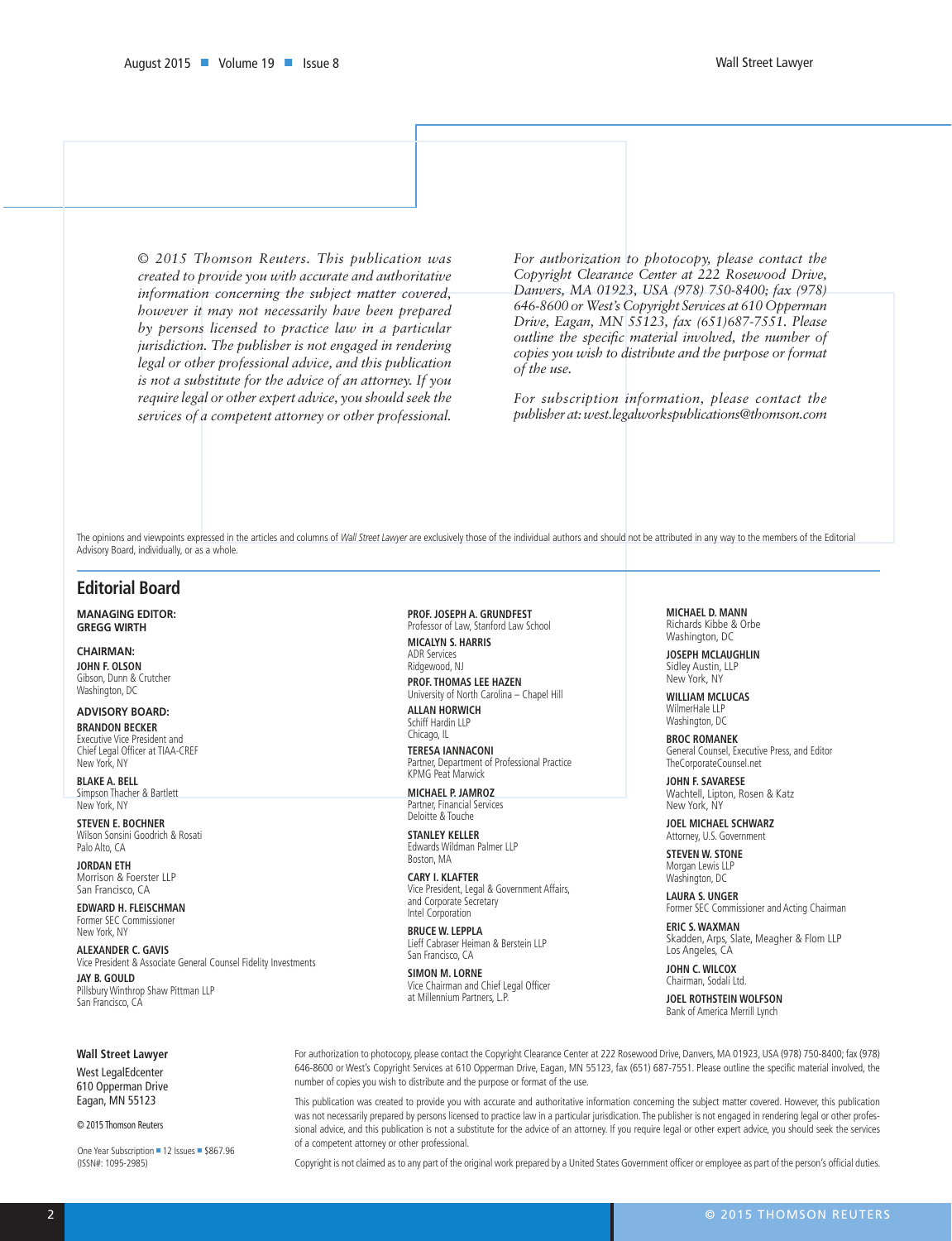Commission (SEC) entered into one DPA in the first part of 2015, bringing its total overall NPA and DPA count to eight. This year's 29 year-to-date overall agreements vastly exceeds agreement counts from recent years, with 2014 seeing 13, and 2013 seeing 12 by this time of the year. Indeed, 2015's NPA and DPA count has already exceeded the overall number of NPAs and DPAs in 2013, when there were only 28, and it is closely approaching last year's overall count of 30. This is in large part due to the rollout of NPA resolutions under the DOJ Tax Swiss Bank Program, which account for 15 of the 29.



As demonstrated by the Chart below, NPAs and DPAs have played an increasingly important and consistent role in resolving allegations of corporate wrongdoing since 2000. There have typically been at least 20 agreements per year since 2006, with highs reached in 2007 and 2010 at 39 and 40 agreements, respectively. This year, with 29 agreements already on the books and the promise of dozens more through the DOJ Tax Swiss Bank Program, it is highly likely that 2015 will substantially exceed historical highs. Indeed, in 2007, at this point in the year, only 17 agreements had been publicized; in 2010, there had been only 11.

In addition, the total monetary recoveries related to NPAs and DPAs from 2000 through the present have shown a steady, if somewhat erratic, growth. At over \$4.2 billion, this year's agreements—as in 2014—have already exceeded the overall recovery value for 2013, which was approximately \$2.9 billion. This is due in large part to a single DOJ DPA with Deutsche Bank AG, which involved a recovery of \$2.37 billion, and several other settlements in the millions and hundreds of millions. Of course, these figures do not

include the \$2.52 billion recovered this year by DOJ through plea agreements with four international banks in connection with alleged foreign exchange rate manipulation.

Although the tone at the DOJ has shifted in recent months with respect to NPAs and DPAs, these figures leave no doubt that NPAs and DPAs continue to be important resolution tools. Indeed, these negotiated agreements have touched some of today's largest and most successful corporations, either through parent companies or their subsidiaries. Due to the sheer size and complexity of these organizations, NPAs and DPAs are crucial in allowing companies that are otherwise good corporate citizens to continue to do business while implementing the significant reforms, reporting, and ongoing cooperation that these agreements typically require.

# **Shifts in NPA and DPA Treatment by the Executive, Congress and the Judiciary**

Over the past several months, the use of NPAs and DPAs in concluding corporate regulatory in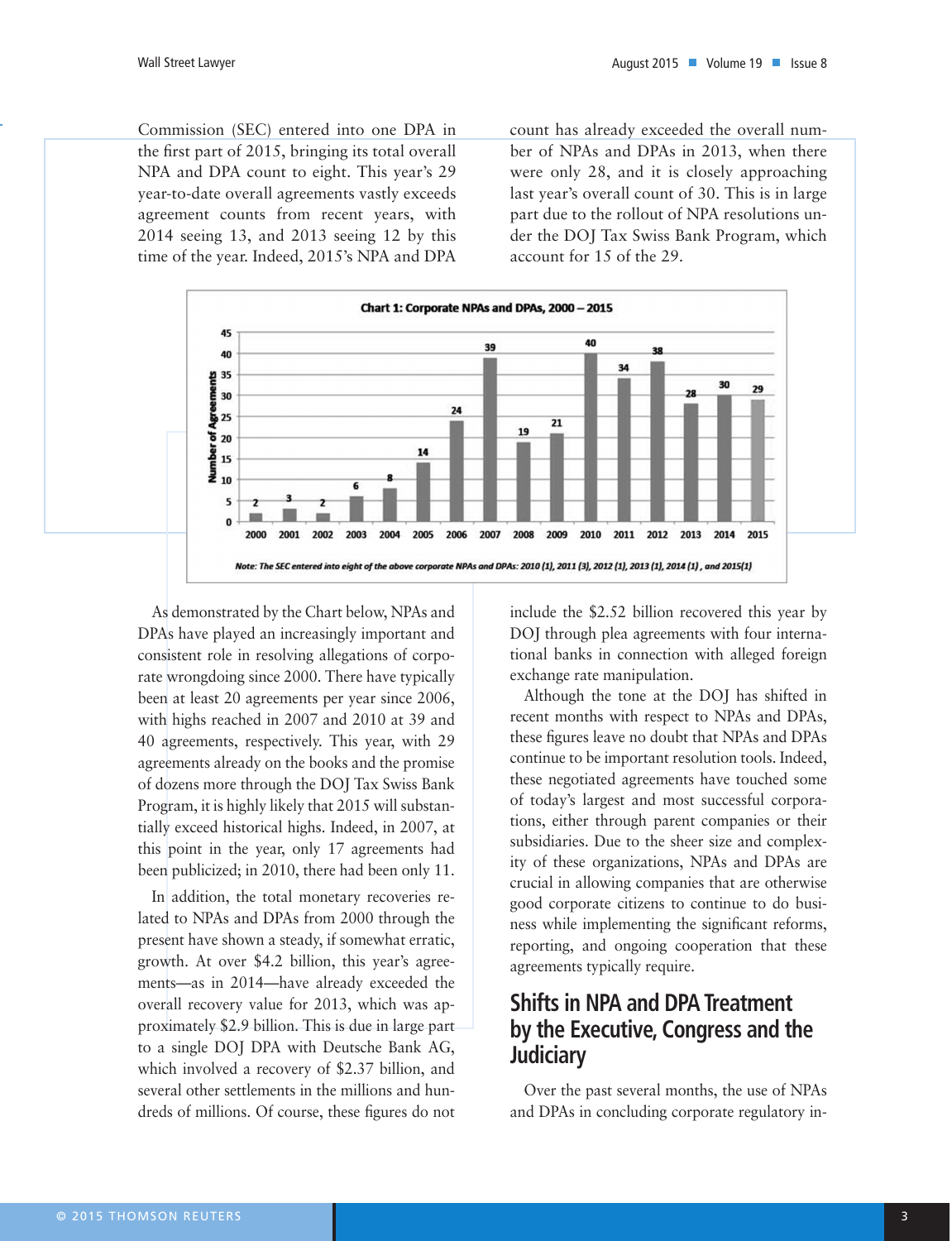vestigations has received heightened scrutiny and attention in all levels of government. The intensified scrutiny of these agreements has sparked a larger debate about not only the appropriate use of such enforcement tools by regulators, but also the political and policy motivations underlying the increased criticism coming from politicians.

# Recent Enforcement Official Statements Regarding NPAs and DPAs

The enforcement and rehabilitative efficacy of NPAs and DPAs continues to be touted by officials closest to corporate enforcement actions. As US Assistant Attorney General Leslie Caldwell recently explained, through these agreements, "in cases against companies, we are frequently able to accomplish as much as, and sometimes even more than, we could from even a criminal conviction."1 Indeed, an NPA or DPA with a corporation enables enforcement authorities to continue to impact and monitor a company's compliance program and culture long after settlement. Enforcement advantages posed by these agreements include the imposition of remedial measures and improved compliance policies and practices, securing assistance from a corporation in ongoing investigations, as well as the use of monitors and/ or periodic reporting to help ensure a corporation continues to abide by the terms of the agreement.<sup>2</sup>

Even while acknowledging the force of NPAs and DPAs in holding corporations accountable and altering their future behavior, DOJ has also tempered its conviction favoring their use. As stated in a recent speech by Assistant Attorney General Caldwell:

**When we suspect or find non-compliance with the terms of DPAs and NPAs, we have other tools at our disposal, too. We can extend the term of the agreements and the term of any monitors, while we investigate allegations of a breach, including allegations of new criminal conduct. Where a breach has occurred, we can impose an additional monetary penalty or additional compliance or remedial measures.3**

Perhaps most significantly, she indicated that "the Criminal Division will not hesitate to tear up a DPA or NPA and file criminal charges, where such action is appropriate and proportional to the breach."4 Indeed, this message was punctuated by the revocation of an NPA earlier this year. Whether this revocation represents an anomaly or will lead to further such terminations among still-outstanding NPAs and DPAs is a question that remains to be answered. Importantly, however, DOJ's signaling of its intention to terminate prior agreements where subsequent misconduct occurs, should—at the very least—caution current NPA- and DPAholders. Shifting the paradigm to revoking agreements fails to recognize that global companies with tens of thousands of employees cannot practically have every employee on lockdown.

### NPAs and DPAs and Congress

The most outspoken congressional voice scrutinizing NPAs and DPAs as tools for the resolution of enforcement actions has been US Senator Elizabeth Warren (D-Mass.). In an April 15 policy speech, Sen. Warren slammed NPAs and DPAs as so-called "get-out-of-jail-free cards."5 The thrust of her argument is that because NPAs and DPAs are tethered to paying a fine—rather than being held accountable in court—the agreements undercut any meaningful deterrence against future misconduct that otherwise would have been achieved by going to trial.<sup>6</sup> With her specific targeting of recidivists, some have noted that—in the lead-up to the 2016 presidential election—"[Sen. Warren's] timing suggests a renewed effort to pull Democrats to the left on Wall Street reform as the party waits to see what position Hillary Clinton will take on the matter."<sup>7</sup>

Whether the underlying motivation for this position is election-centered, policy-driven, or both, Sen. Warren has argued that—at a minimum—a company that already has an existing agreement should not be offered a new one for new misconduct.8 As she argues, by merely paying a financial penalty, corporations can repeatedly skirt the criminal justice system and other deterrent factors that would be available through the trial and conviction process.9 The underlying assumption of this reasoning, however, is that monetary fines are the prima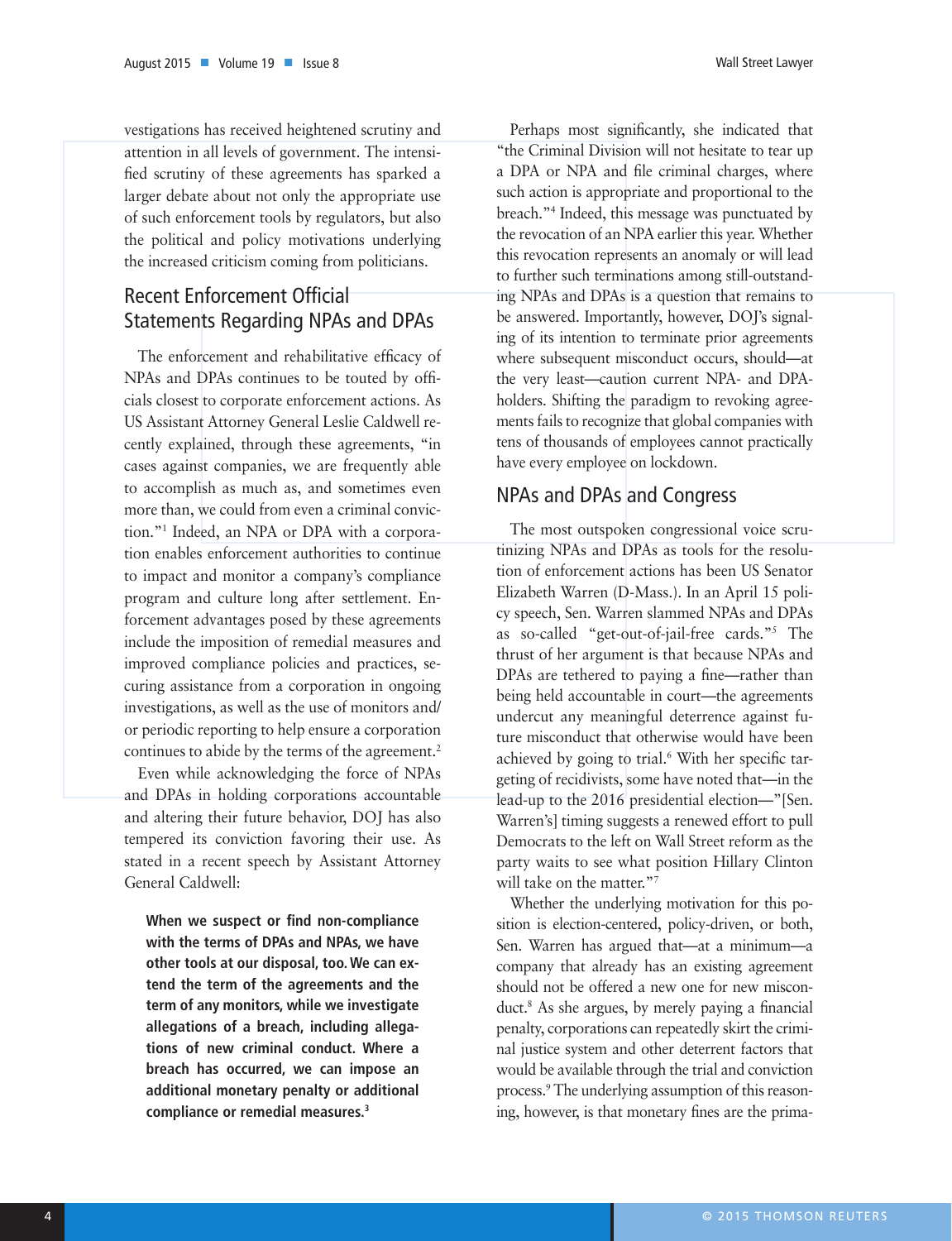ry—and perhaps only—deterrent factor of NPAs and DPAs, which is completely wide of the mark.

Our firm, as a principal architect and counsel for many corporations negotiating NPAs and DPAs, fundamentally disagrees with Sen. Warren's mistaken surface treatment of these critical tools for corporate reform.10 Indeed, fines are typically only one of many requirements imposed by NPAs and DPAs, not least of which are the establishment of rigorous compliance program reforms and tighter accounting and internal control measures, the appointment of third-party monitors to oversee company operations, required selfinvestigation and reporting, and continuing investigation support.<sup>11</sup> Some agreements even contain provisions that go so far as to alter corporate board composition and bar participation in certain markets.12 To suggest that such far-ranging and lingering measures are inherently easier for organizations to weather than a guilty plea misapprehends how corporations function. But more importantly, this mindset confuses corporations, juridical persons only, with real persons who can be punished in the same manner as an individual. Overly harsh penalties against the corporate entity will merely incentivize its best professionals to jump ship, while innocent shareholders and local communities are left holding the bag as the company is destroyed or permanently crippled.

We also take issue with Sen. Warren's suggestion that prosecutors are "timid" in the face of large corporations and unwilling to prosecute.13 To the contrary, in our experience, DOJ and the SEC have been nothing but zealous in their investigation and advocacy. What Sen. Warren forgets is that due process and the presumption of innocence must rule the day: rather than practice pitchfork justice, the men and women of DOJ and the SEC must use all tools available to calibrate resolutions to corporate missteps, and prosecute only when the evidence, and the violation, so require.

It is with caution that we await further developments in this arena. We believe that NPAs and DPAs serve as valuable tools for the government to address misconduct in a nuanced manner, and for corporate entities to calibrate their compliance programs to avoid future violations. The monetary penalties, remedial actions, cooperation with the government, and compliance program enhancements that attend most of these agreements (and often are part of an iterative settlement process) place both enforcement authorities and corporate entities in positions that achieve both accountability for past transgressions and deterrence for potential future ones.

## Update on Judicial Oversight of Deferred Prosecution Agreements

Previously, we have noticed and discussed the growing trend of federal judges actively exploring different legal bases for evaluating the substance of DPAs and approving or rejecting them based on their merits. Although traditionally courts have not actively scrutinized the terms of these agreements, a growing chorus of judges has voiced concern about performing such a limited function with respect to DPAs, which have become one of the more prominent tools for policing corporate misconduct. Furthermore, while typically courts have held in abeyance any term-by-term examination of these agreements, there are indications that judges may seek to assert a greater role in overseeing the implementation of DPAs as well.

Two decisions in particular from 2015 encapsulate this trend: *United States v. Fokker Services* and *United States v. HSBC Bank*. In *United States v. Fokker Services*, Judge Richard Leon of the US District Court for the District of Columbia rejected Fokker Services B.V.'s (FSBV) DPA with the US Attorney's Office for the District of Columbia, based on his inherent powers "to supervise the administration of criminal justice among the parties before the bar."14 In *United States v. HSBC Bank*, although Judge John Gleeson of the Eastern District of New York (EDNY) ultimately approved a DPA between HSBC and the US Attorney's Office for EDNY for alleged violations of anti-money laundering and sanctions laws and regulations, he has continued to exercise close supervision of HSBC's compliance with the terms of that agreement.<sup>15</sup>

#### **NOTES**

<sup>1.</sup> Leslie R. Caldwell, Assistant Att'y Gen, U.S. Dep't of Justice, *Remarks at the New York University Center on the Administration of Criminal Law's*